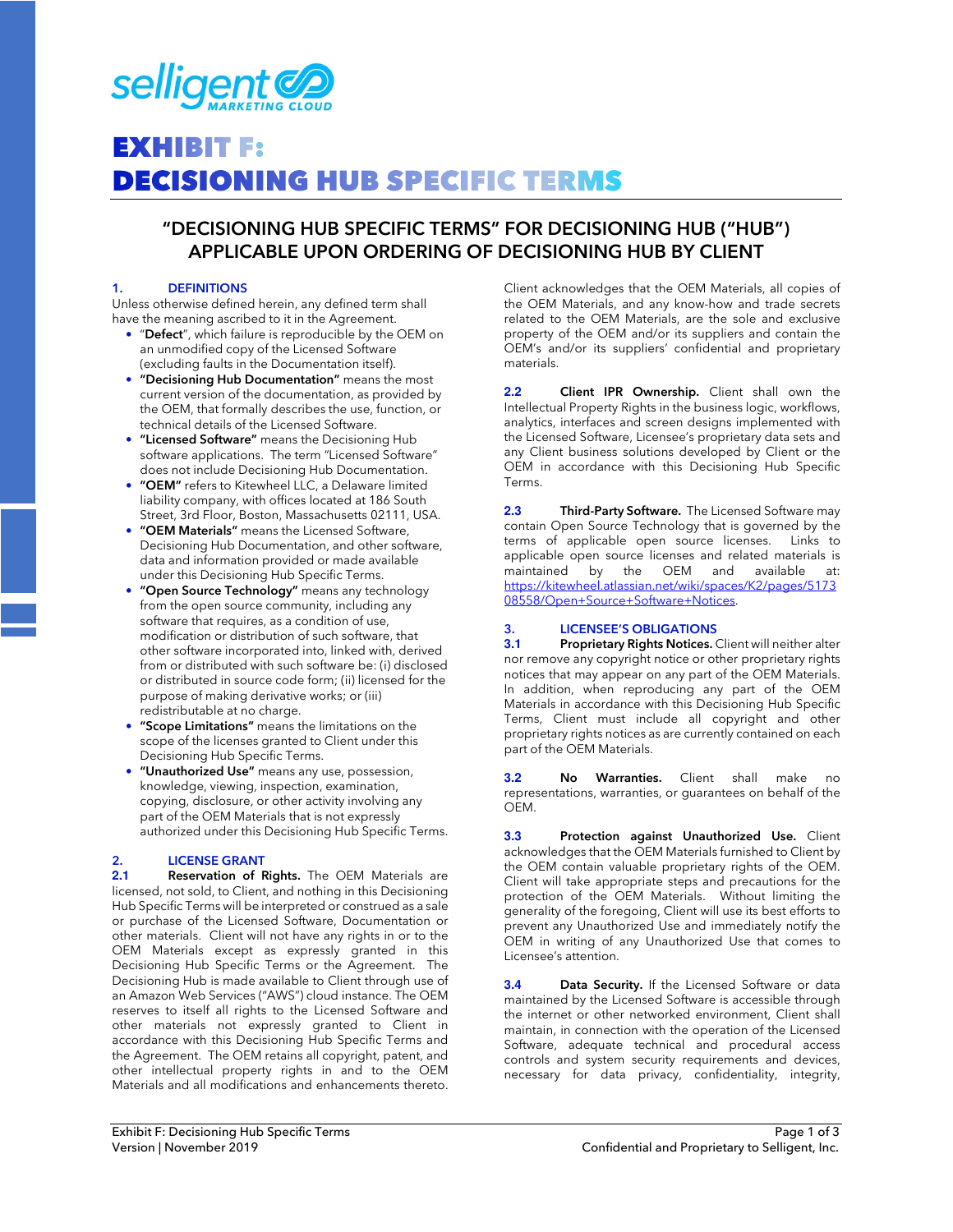authorization, authentication and non-repudiation and malware and virus detection and eradication.

### **4. WARRANTIES**

Performance Warranty. Selligent warrants to Client that: (a) the Licensed Software will perform in all material respects, when properly used for the purpose and in the manner specifically authorized by this Decisioning Hub Specific Terms, without Defects during the Term of the Agreement ("Warranty Period"); (b) If any portion of the Licensed Software fails to conform to the warranties in this Section 4.1(a), Selligent's entire liability in contract, tort (including negligence) or otherwise, will be to use commercially reasonable efforts to provide a correction for any Defect that is (i) reported to the Selligent during the Warranty Period and (ii) reproducible by the OEM on an unmodified copy of the Licensed Software. If after repeated efforts, the OEM is unable to provide a correction for a reported Defect, then Licensee's exclusive remedy, and the Selligent's entire liability in contract, tort (including negligence), or otherwise, will be to refund to Client the License Fees paid by Client for the non-conforming Licensed Software upon Licensee's return of the original and all copies of such Licensed Software in its possession, together with its written statement of an authorized representative that it has ceased all use, reproduction, and distribution of such Licensed Software; (c) the OEM will be entitled in its sole discretion to make changes or upgrades to the Licensed Software, provided that such changes or upgrades do not cause any material reduction in functionality; (d) Neither Selligent nor the OEM does not and cannot control the network on which the Licensed Software operates or the flow of data to or from that network. Such flow depends largely on the performance of services provided or controlled by Client and third parties. At times, actions or omissions of Client or third parties can impair or disrupt connections. Selligent cannot guarantee that such events will not occur. Selligent cannot and does not warrant that the use of the Licensed Software will be uninterrupted, error-free or entirely secure, and disclaims any and all liability resulting from or related to such events; (e) The Client is entirely responsible for deciding to select the Licensed Software for its own business purposes and Selligent accepts no liability for any use to which the Client puts the Licensed Software; and (f) Selligent does not accept any responsibility or any liability for enabling the Client to link to any site on the internet, or the contents of any other site, whether one from which the Client has been linked to, or to which Client may link from.

**4.2 Service Level Warranty.** Selligent warrants at least 99.5% System Availability (measured monthly, in minutes), with calculations excluding any scheduled maintenance downtime. System Availability will be based on the availability to users of the OEM platform and is not a guarantee that any particular partner-developed process will execute correctly. System Availability is measured separately for two distinct services, both considered a 50% contribution to overall availability; firstly, availability of the OEM user and admin interfaces for building customer journeys; and secondly, availability of the OEM engines to execute customer journey processes.

On a monthly basis, within fifteen (15) days of the last day of each calendar month, Selligent shall provide Client with reports showing measurement of both types of System Availability on a weekly and monthly basis for the month having just ended. Should either type of System Availability be below 99.5% over a calendar month, Client shall receive a credit equal to 2% of its subscription fees for the Service for that month, for each 0.1% (or portion thereof) by which such level is not achieved, up to a maximum of 20% of overall subscriptions fees for such month for each of the two modes of availability.

Should System Availability be below 90% (measured monthly, in minutes) over a calendar month, Client shall have the right to terminate this Decisioning Hub Service for cause, in which case Selligent will refund to Client any prepaid fees for the remainder of its subscription term after the date of termination. Any termination made by Client under this service level warranty must be made by submitting notice to Selligent within twenty (20) business days after Licensee's receipt of the System Availability report for the month ending of the relevant period.

**4.3 Disclaimer.** THE WARRANTIES SET FORTH IN THIS DECISIONING HUB SPECIFIC TERMS ARE IN LIEU OF ALL OTHER REPRESENTATIONS, WARRANTIES, AND SERVICE LEVEL AGREEMENT(S), AND SELLIGENT, FOR ITSELF AND ITS LICENSORS AND SUPPLIERS, HEREBY EXPRESSLY DISCLAIMS ALL OTHER REPRESENTATIONS AND WARRANTIES, WHETHER EXPRESS OR IMPLIED, OR STATUTORY, INCLUDING ANY WARRANTIES OF QUALITY, MERCHANTABILITY OR FITNESS FOR A PARTICULAR PURPOSE, WARRANTIES ARISING FROM COURSE OF DEALING OR USAGE OF TRADE, QUALITY, ACCURACY, TITLE, AND NON-INFRINGEMENT. IN ADDITION, NEITHER THE OEM, ITS LICENSORS OR SUPPLIERS REPRESENT OR WARRANT THAT THE MATERIALS WILL BE ERROR FREE, OR OPERATE UNINTERRUPTED.

Client will use the reporting channels set out in the Selligent Support and Service Level Agreement to report any issues to the Selligent Support Team.

## **5. INDEMNIFICATION**<br>**5.1 Exceptions.** Indem

**Exceptions.** Indemnification for Infringement claims pursuant to the Agreement shall not apply to, and Selligent shall not have any liability to Client with regard to, any Infringement claim or other claim which is based in whole or in part on (1) the use of the Licensed Software in combination with any computer program other than as permitted in accordance with the applicable technical specifications, or (2) a modification or supplement to the Licensed Software made by any person other than the OEM or Selligent, or (3) the use of the Licensed Software by Client following the OEM's or Selligent's instructions to discontinue use, or (4) any third party software or Open Source Technology.

(b) Within a reasonable time following notice of any alleged Infringement Claim, Selligent shall have the right, but not the obligation, to (1) obtain for Client the right to continue using the Licensed Software in accordance with the terms of the license, (2) allow the OEM to modify the Licensed Software to make the software non-infringing, which modification does not materially adversely affect the functionality of the Licensed Software, (3) allow the OEM replace the Licensed Software with software which is functionally equivalent to the Licensed Software or (4) if the right to continue to use the Licensed Software cannot be